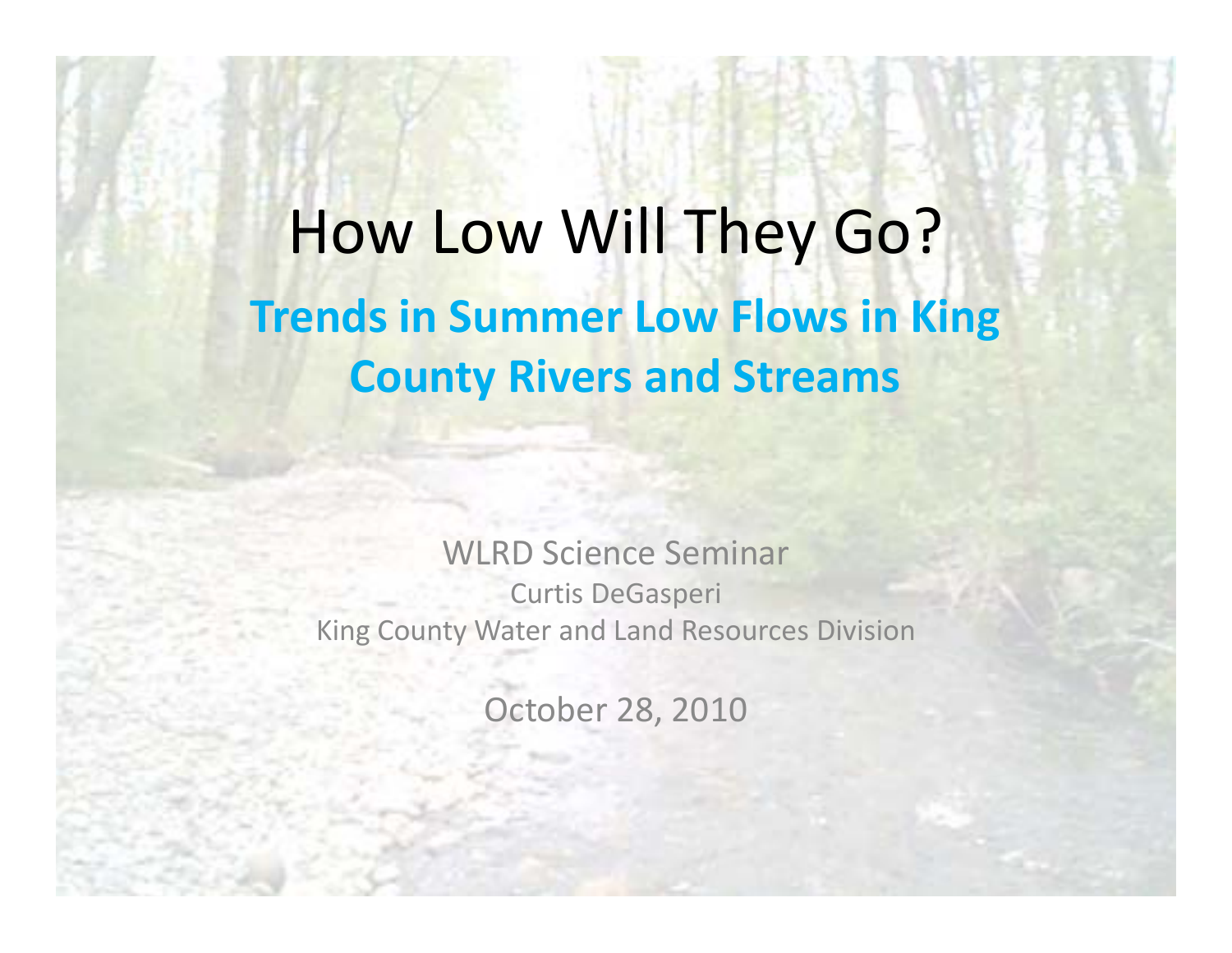# Human Impacts on Water Cycle

- Land cover change
	- –Forest clearing/Development



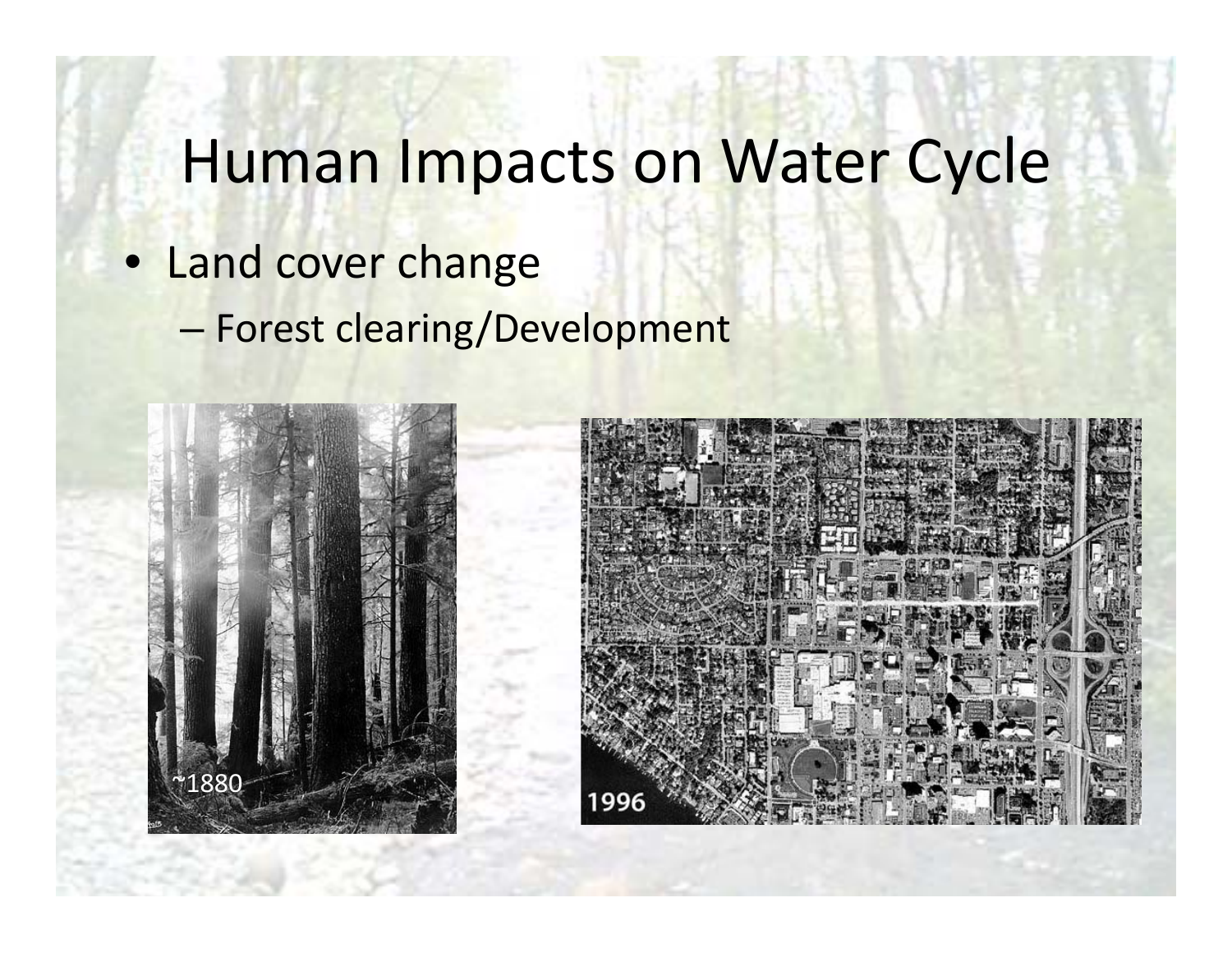# **Human Impacts on Water Cycle**

### **Water management**

- Surface water and groundwater extraction
- Consumptive uses (Irrigation)
- Septic vs Wastewater conveyance
- Pipeline infiltration/exfiltration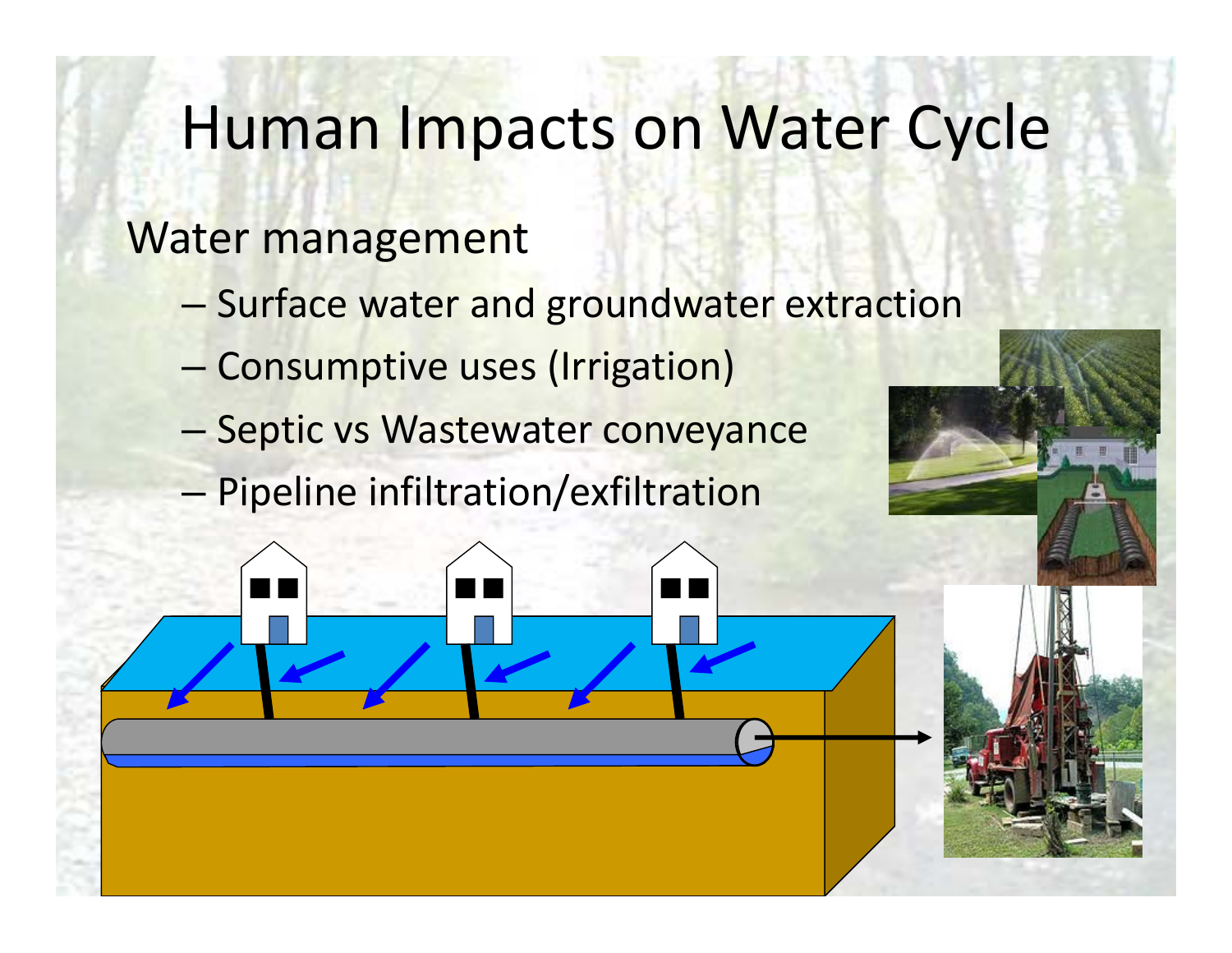# Water Management

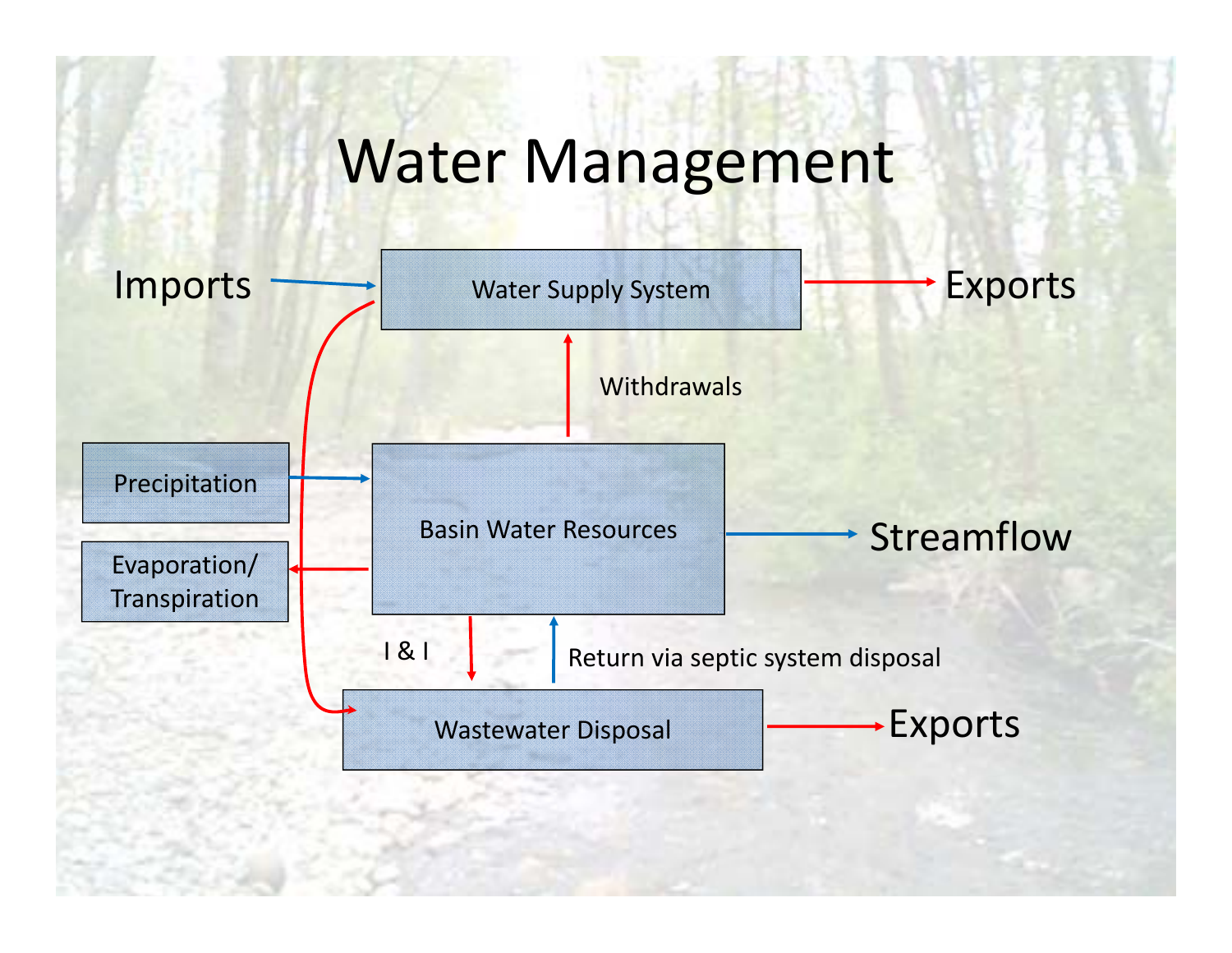# Climate Change

- $\bullet$ Natural Seasonal and Decadal Variability
- Human-induced trends or shifts

Source:

N. Mantua



Pacific Decadal Oscillation (PDO)

Joint Institute for the Study of the Atmosphere and Ocean (JISAO)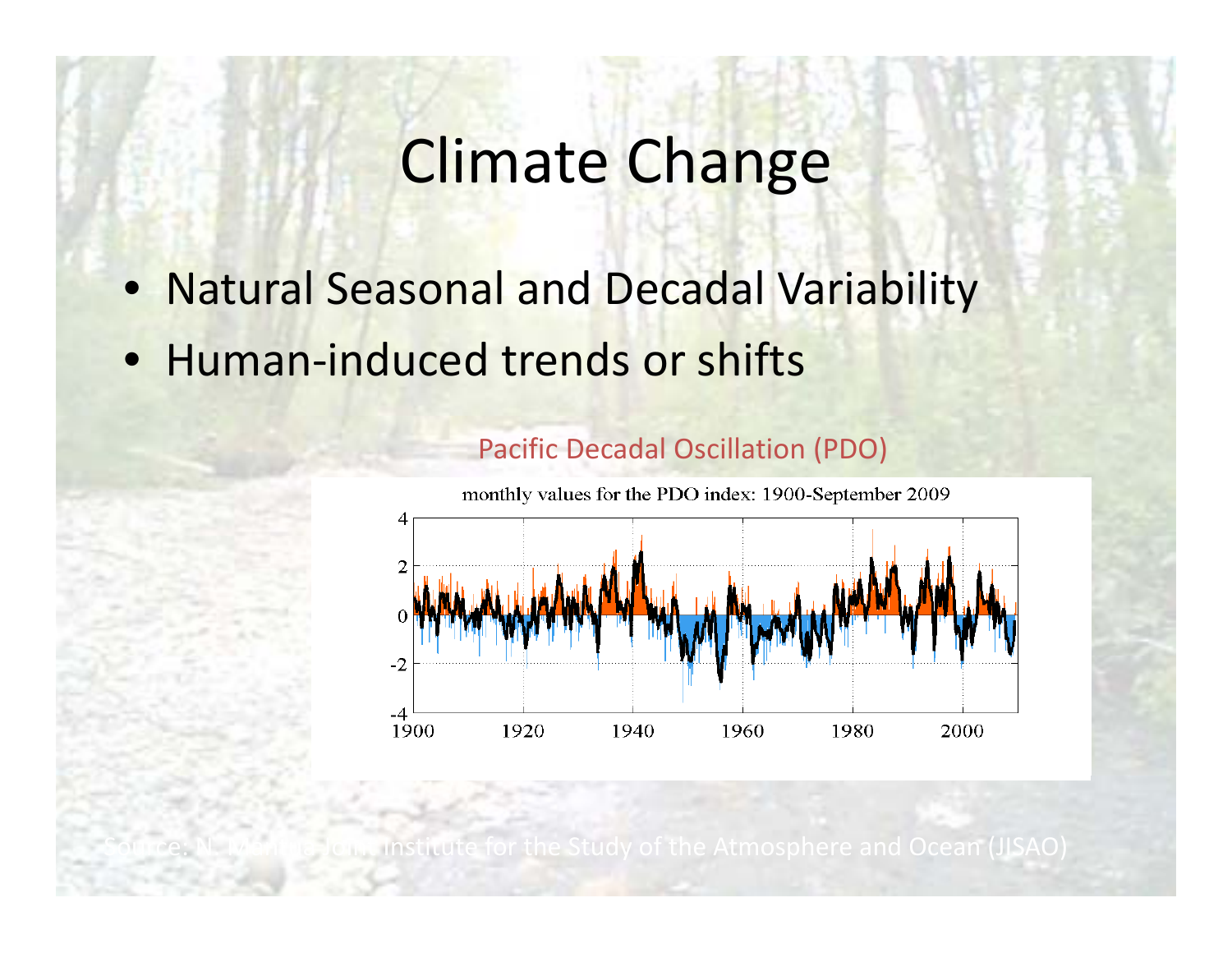# How Do We Detect Changes in Low Flow?

- Relies heavily on long term flow gauging
- Typically look at trends in low flow metrics
	- Annual daily minimum flow
	- –Annual 7‐day low flow
- Unclear which low flow metrics are most ecologically relevant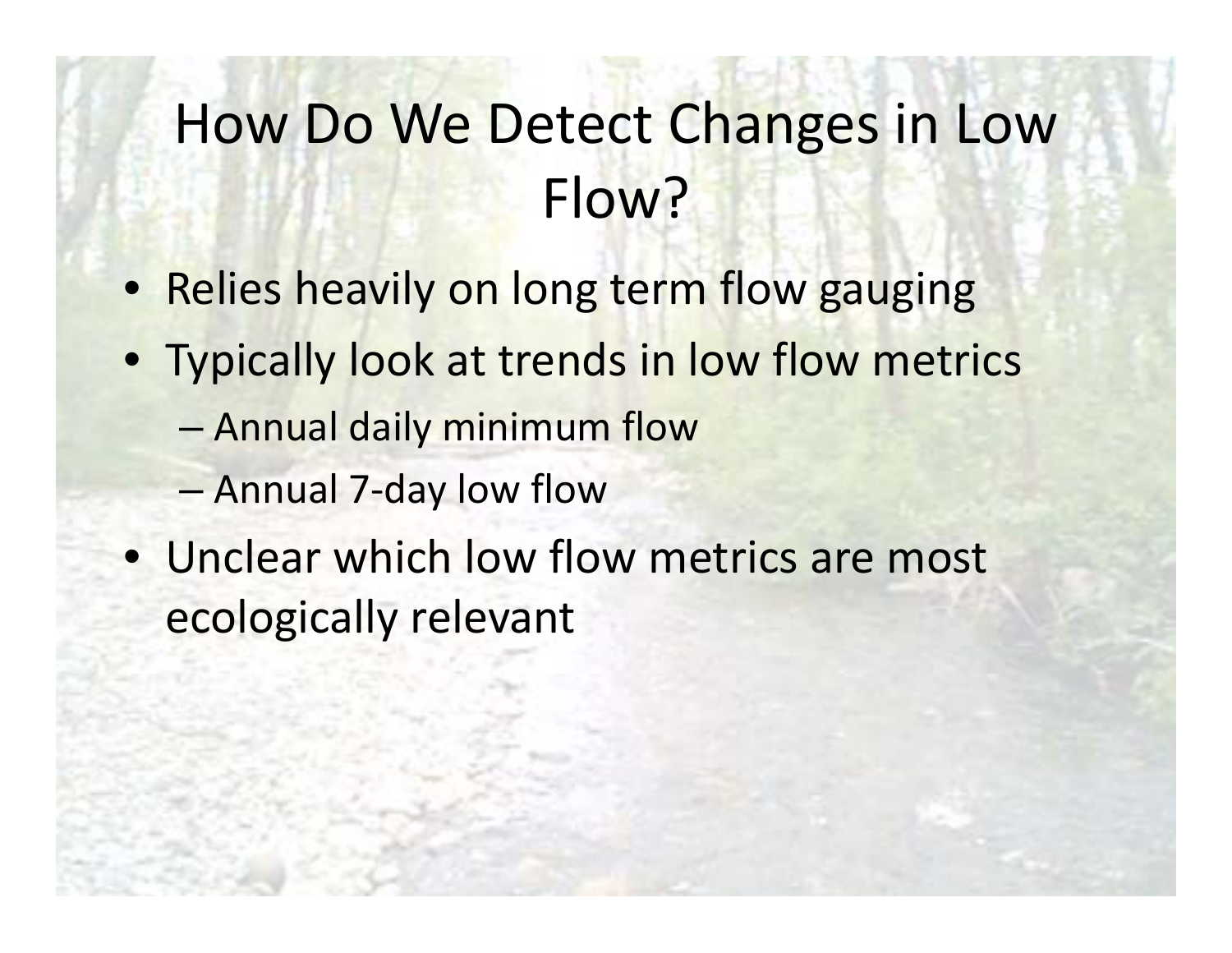# We've Detected a Change

- How do we identify the cause(s)?
	- Land cover change data
	- Basin scale water management data
	- Historical climate data
	- Develop hydrologic models that synthesize this information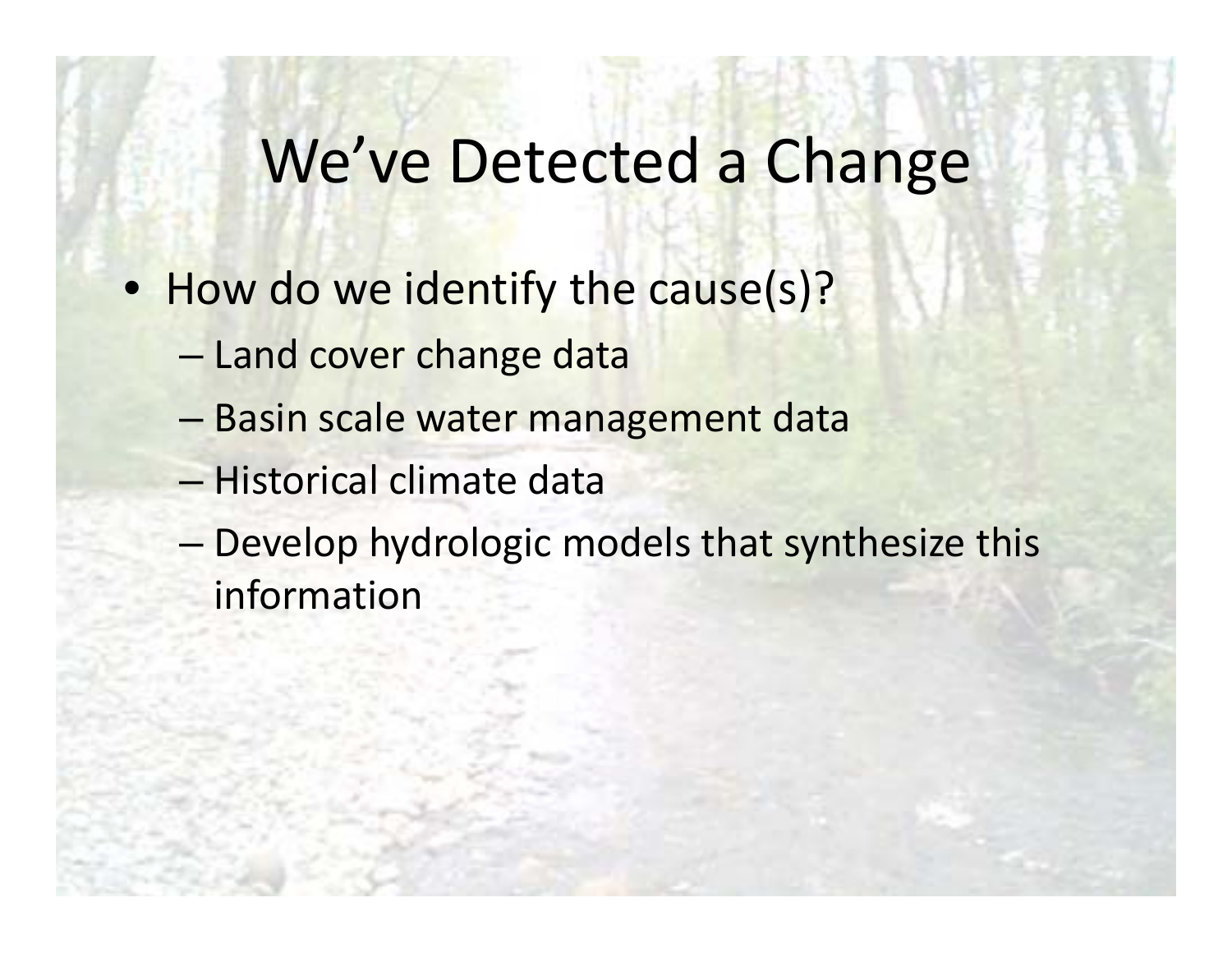## Another Low Flow Metric?



**July – October 2007**

## July – October Base Flow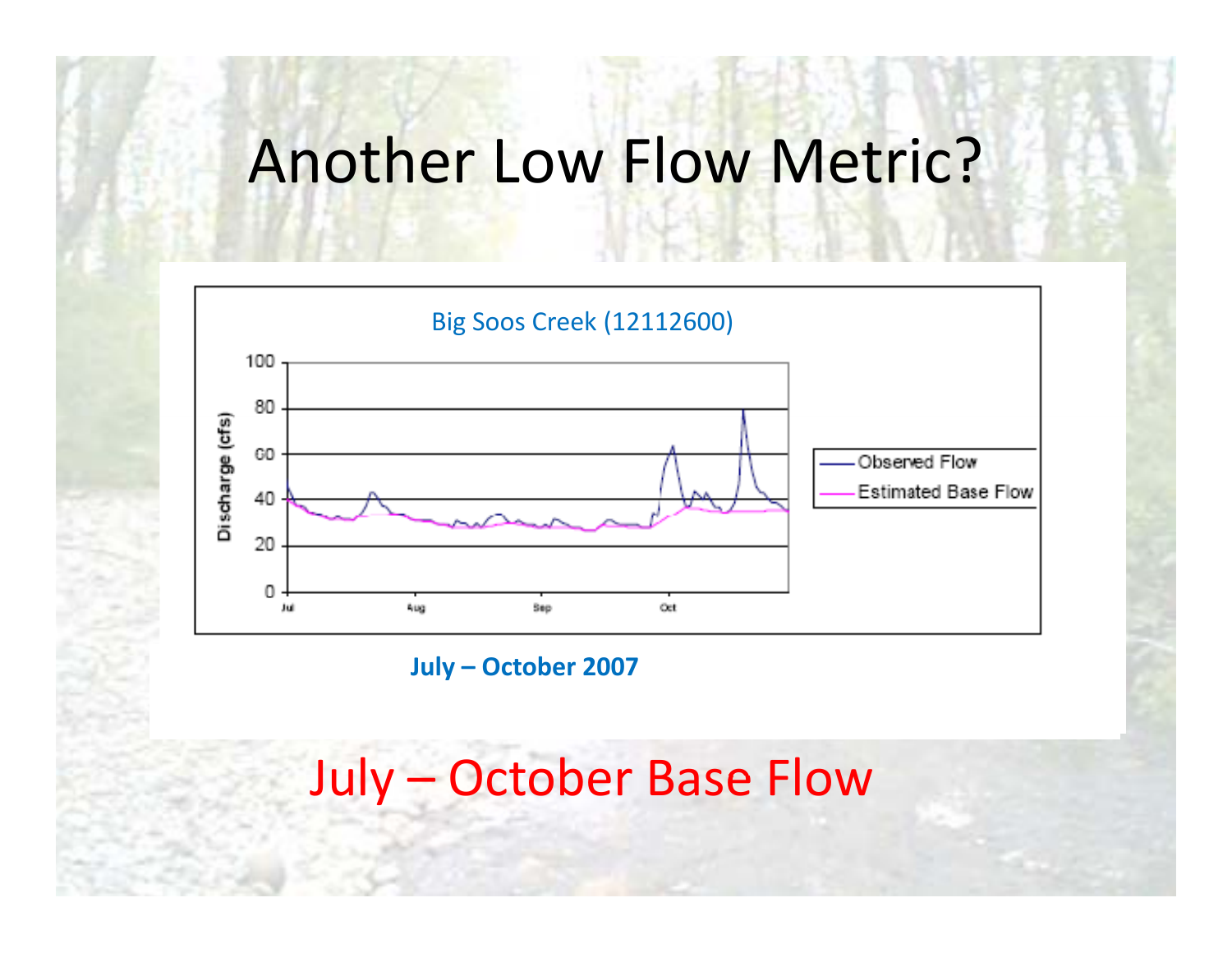

#### Jul‐Oct Base Flow

 $-1948-1976$  $-1977-2008$ 

 $-1948-1976$ 1977‐2006

1940 1950 1960 1970 1980 1990 2000 2010

#### Annual Precip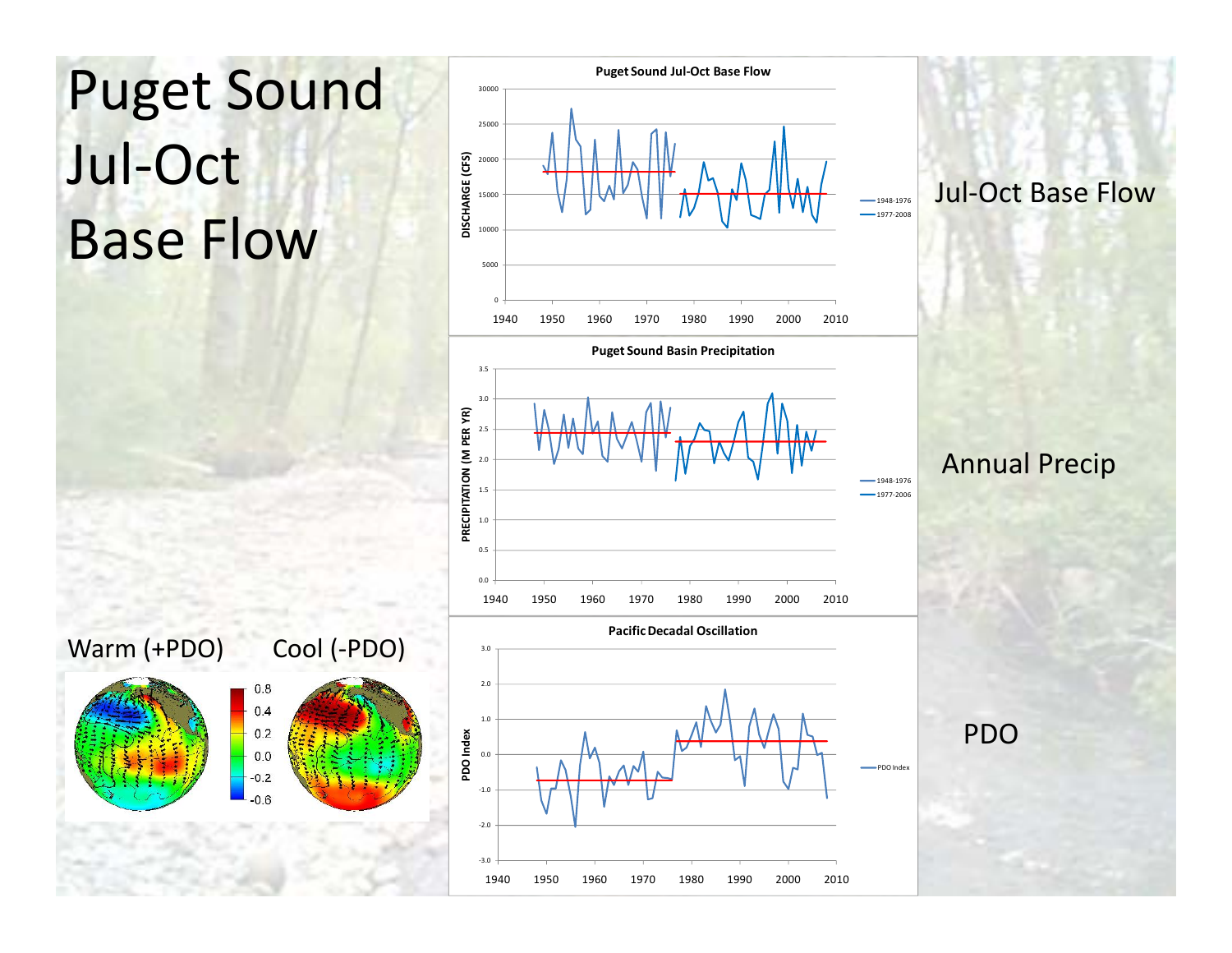# Skykomish near Gold Bar **Jul-Oct Base Flow**

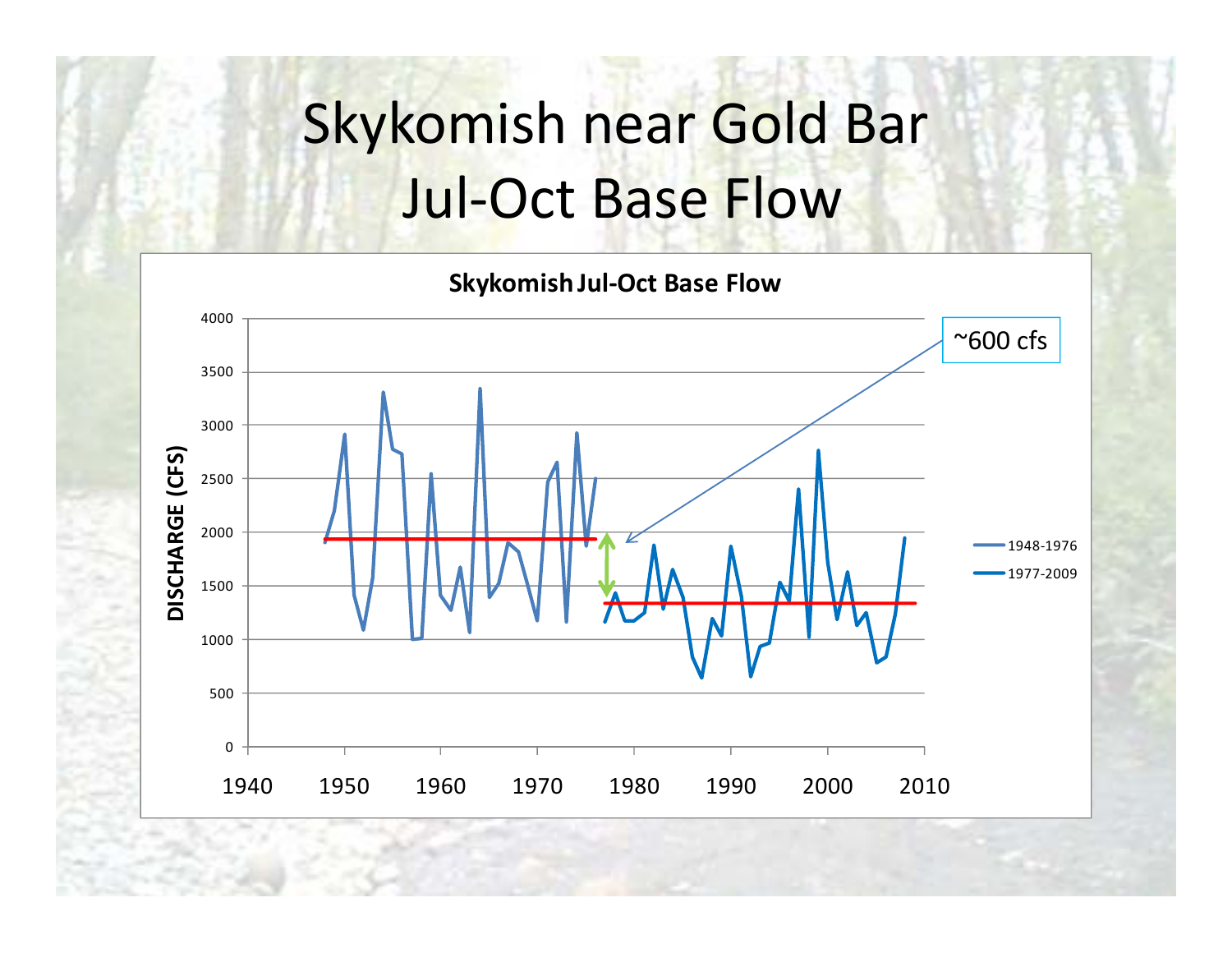### Snoqualmie near Snoqualmie Falls ll Jul‐Oct Base Flow

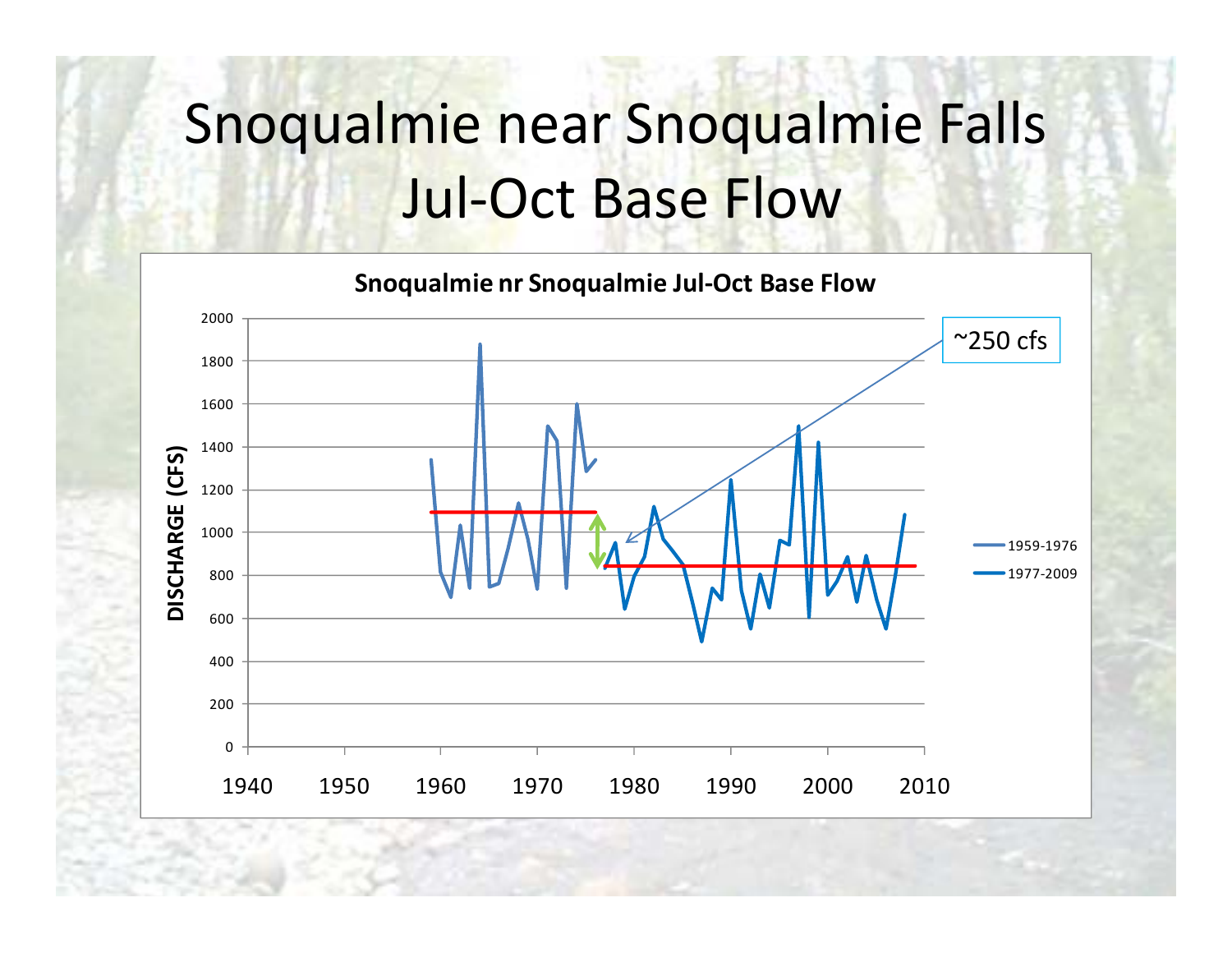### Issaquah Creek near mouth ll Jul‐Oct Base Flow

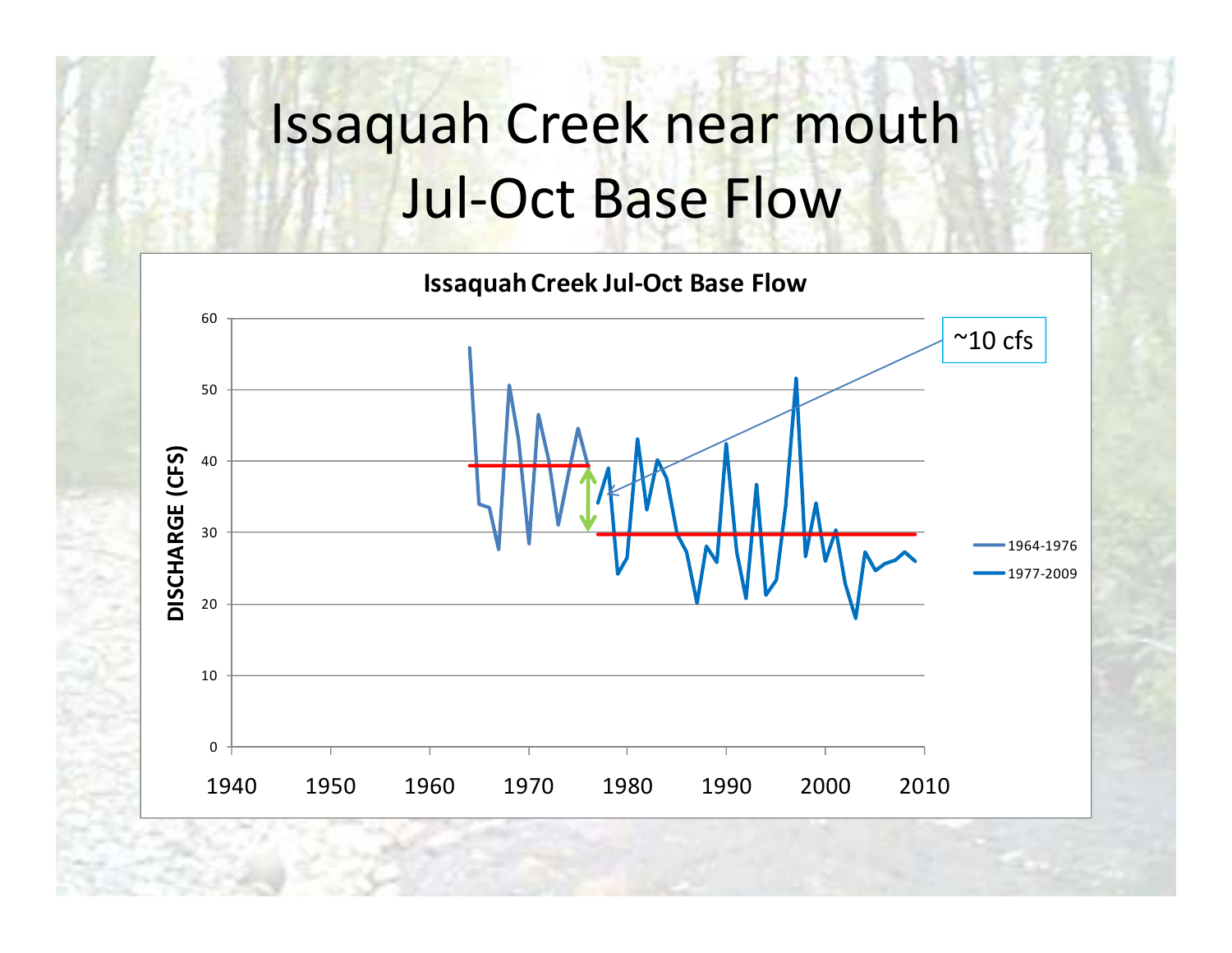### Issaquah Creek near mouth ll Jul‐Oct Base Flow

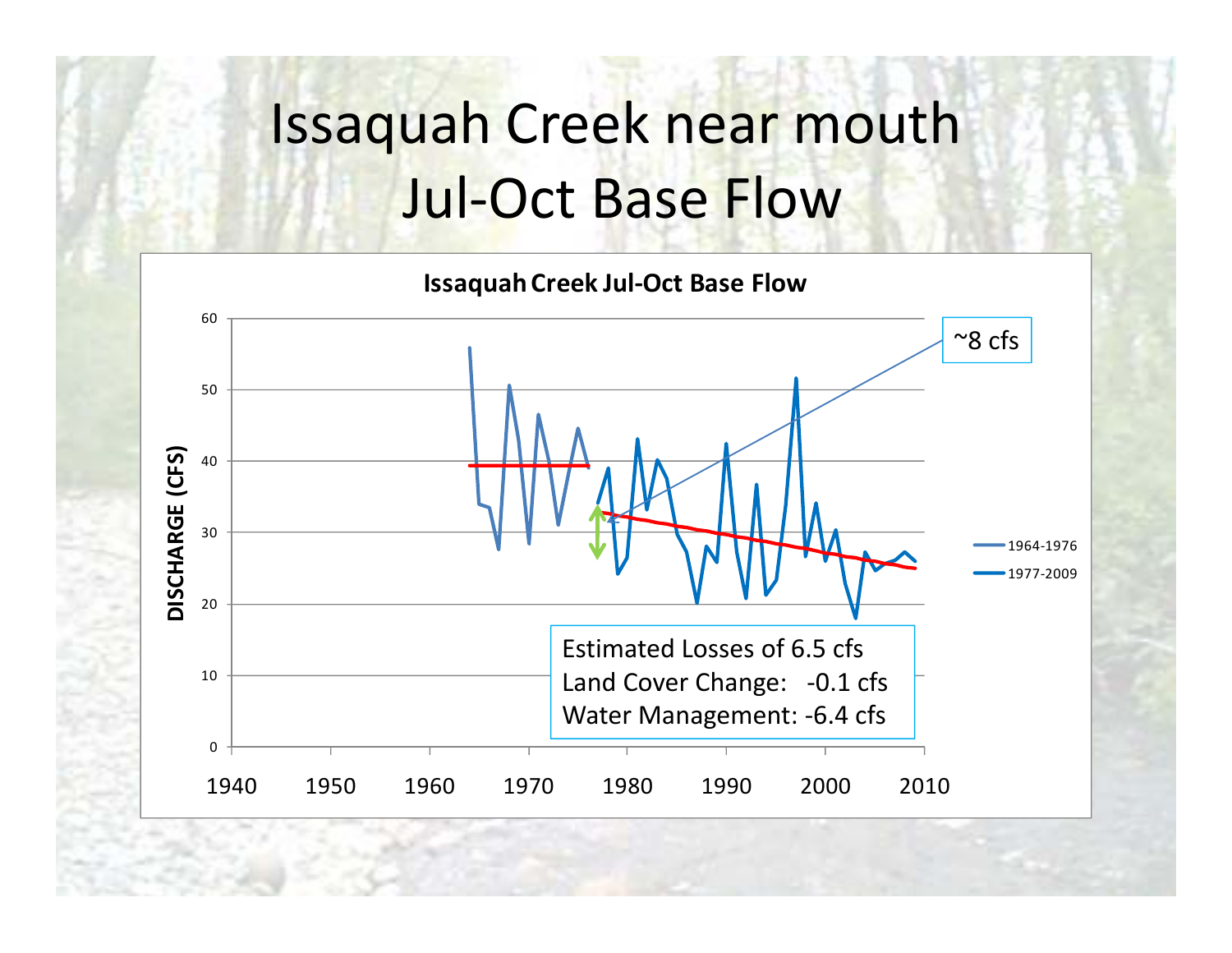### Swamp Creek at Kenmore ll Jul‐Oct Base Flow

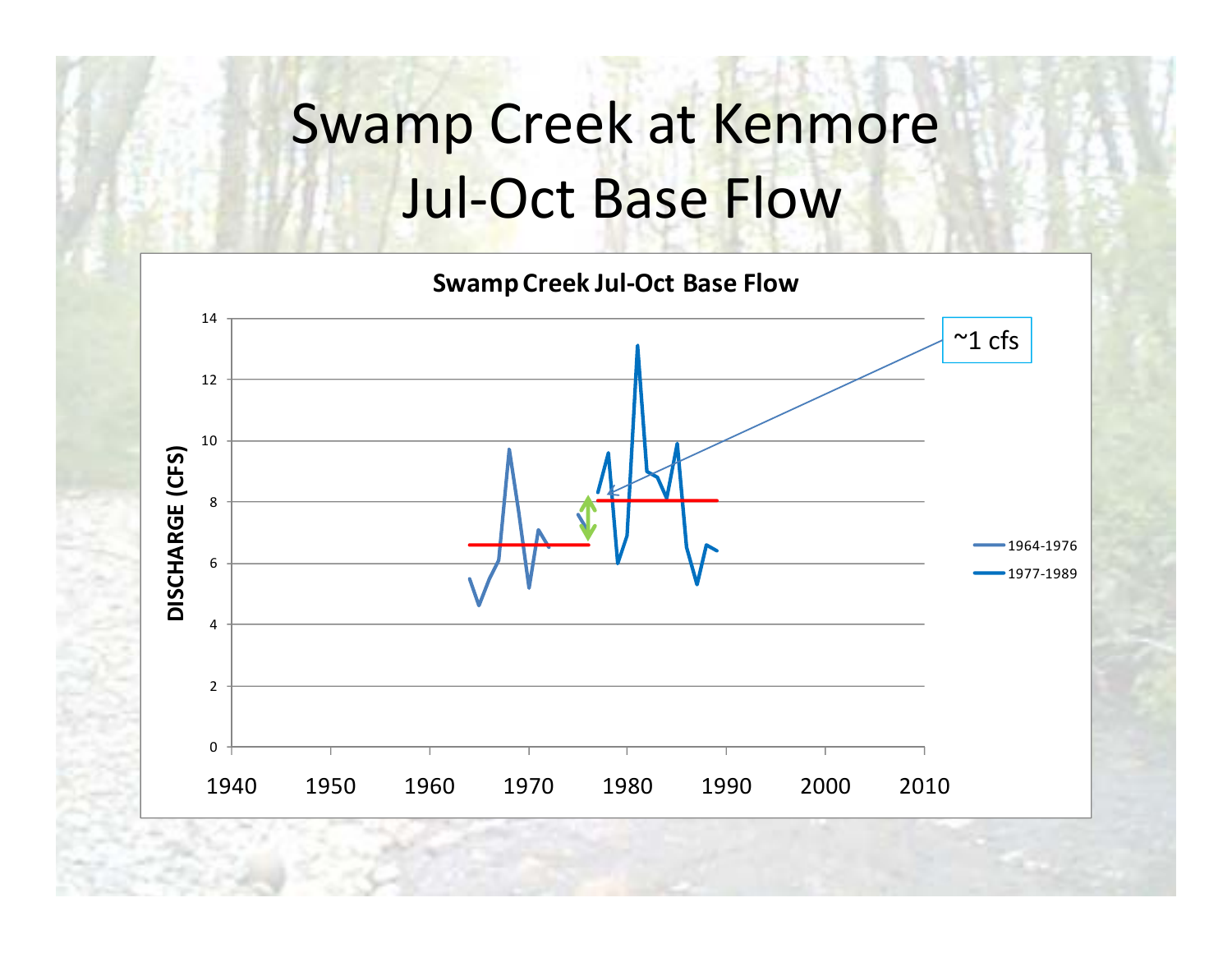### Swamp Creek at Kenmore ll Jul‐Oct Base Flow

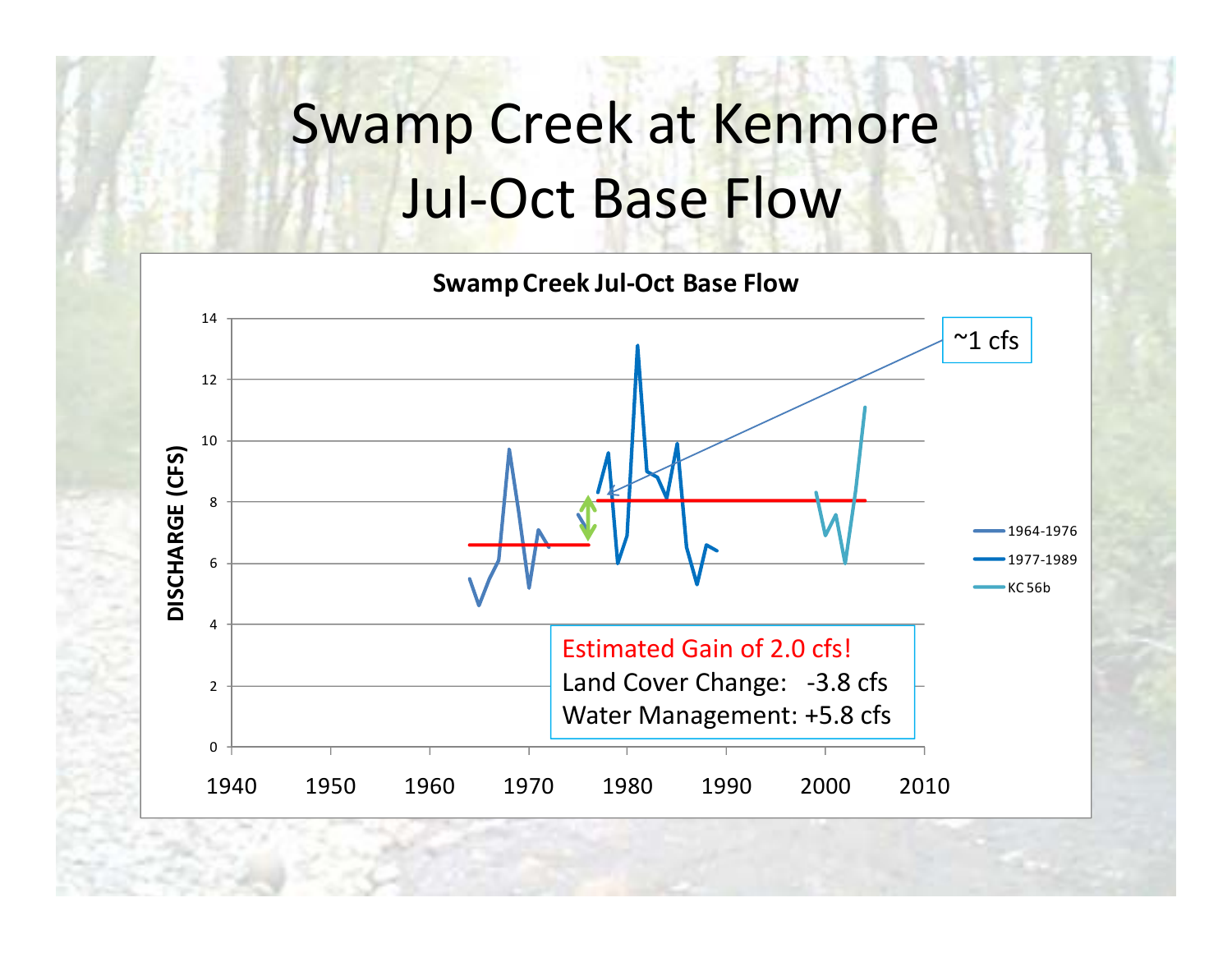# How Low Will They Go?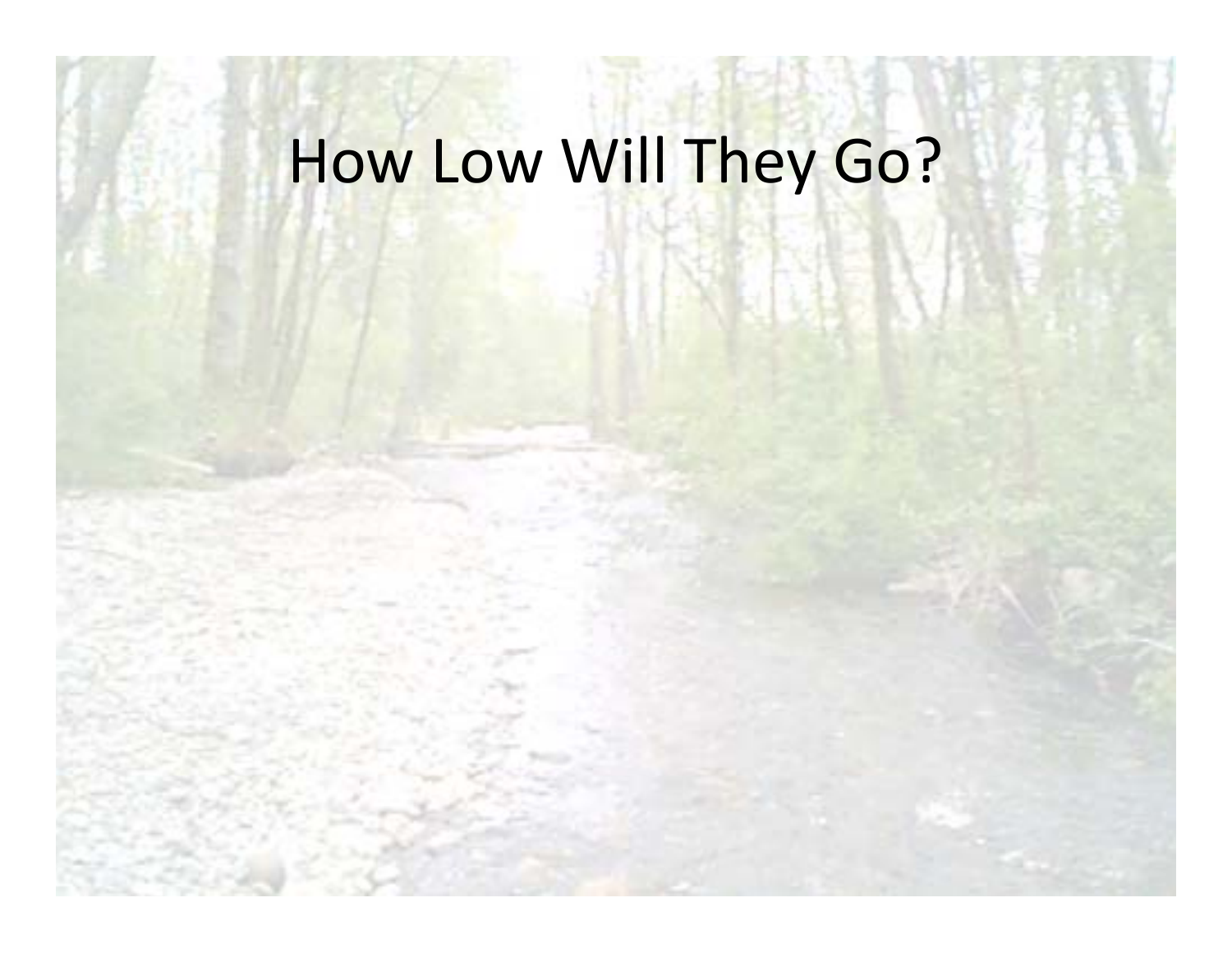

Low flow, 7Q10, values are projected to decrease (i.e. increasing low flow risk) most strongly in rain dominant and transient basins (Figure 7). This pattern is particularly prominent in the lower elevation basins of the eastern Cascades and the mid to lower elevation basins in the western Cascades and in the Olympic Peninsula and the lower elevations on the west slopes of the Rockies. These results support the hypothesis that the intensity of the low flows will rise with increasing temperatures and evapotranspiration, which reduces the soil water moisture and late summer baseflows.

Figure 7: Maps of the ratio of 7Q10 low flow magnitudes (future/historical) for 3 future time intervals, under 2 scenarios. (Lower ratios indicate more intense low flow extremes in the future)

Tohver, I. and A. Hamlet. 2010. Chapter 7: Impacts of 21st century climate change on hydrologic extremes in the Pacific Northwest region of North America. Climate Impacts Group, University of Washington, Seattle, WA. http://www.hydro.washington.edu/2860/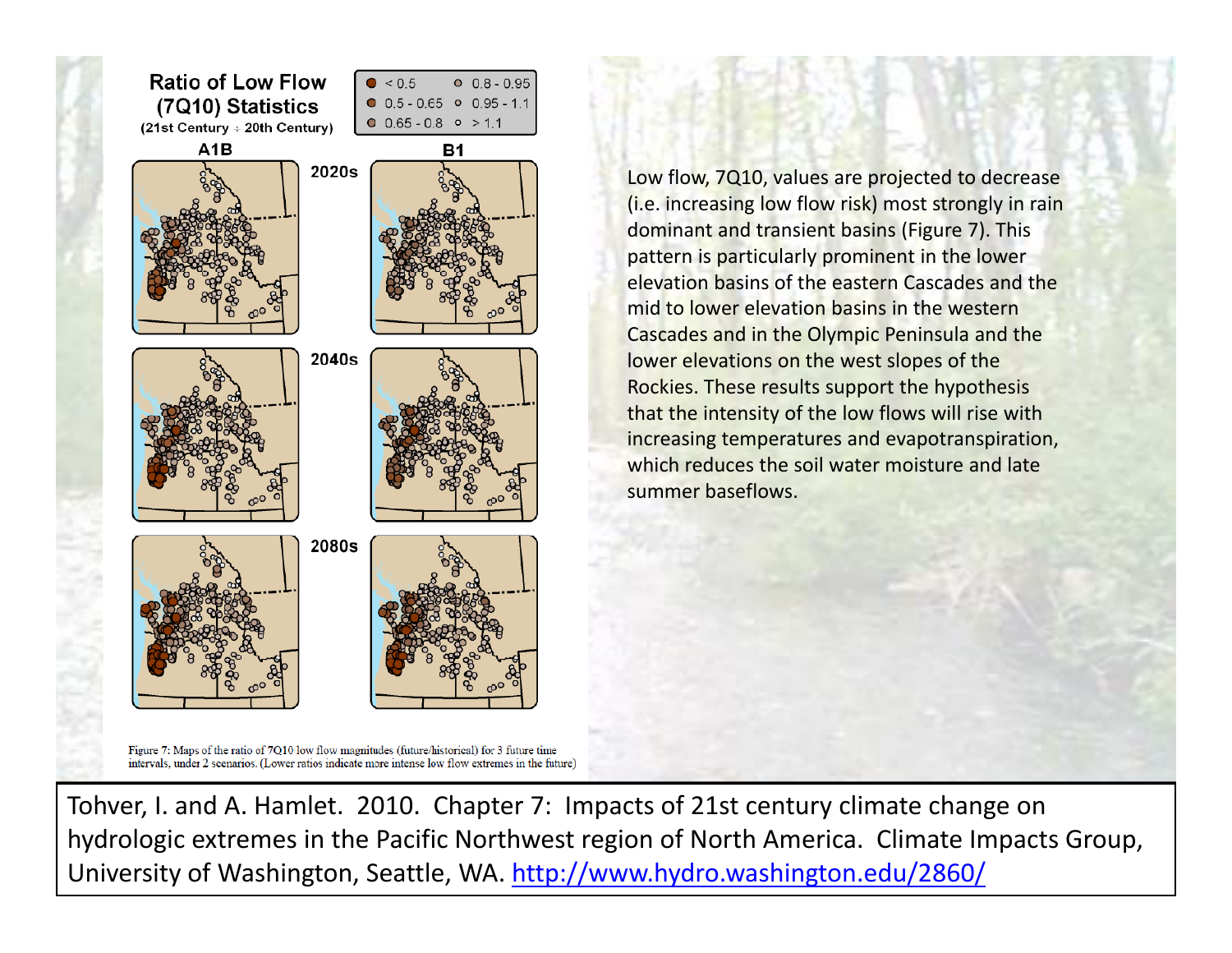# Skykomish near Gold Bar Jul‐Oct Base Flow

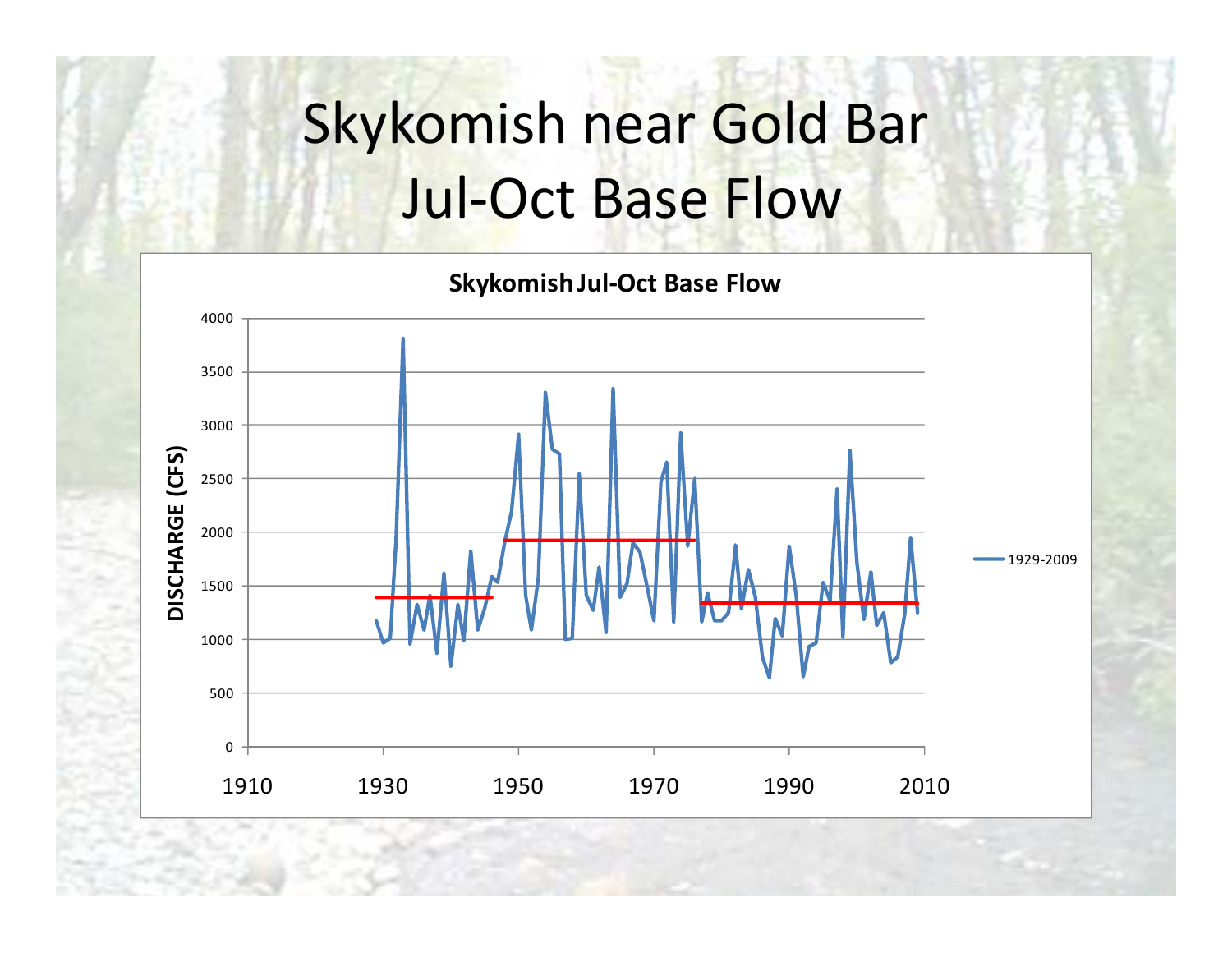# **Conclusions**

- Well designed long‐term gauging network
- Compilation and access to up-to-date water management data
- Good models to synthesize information and extrapolate to ungauged basins